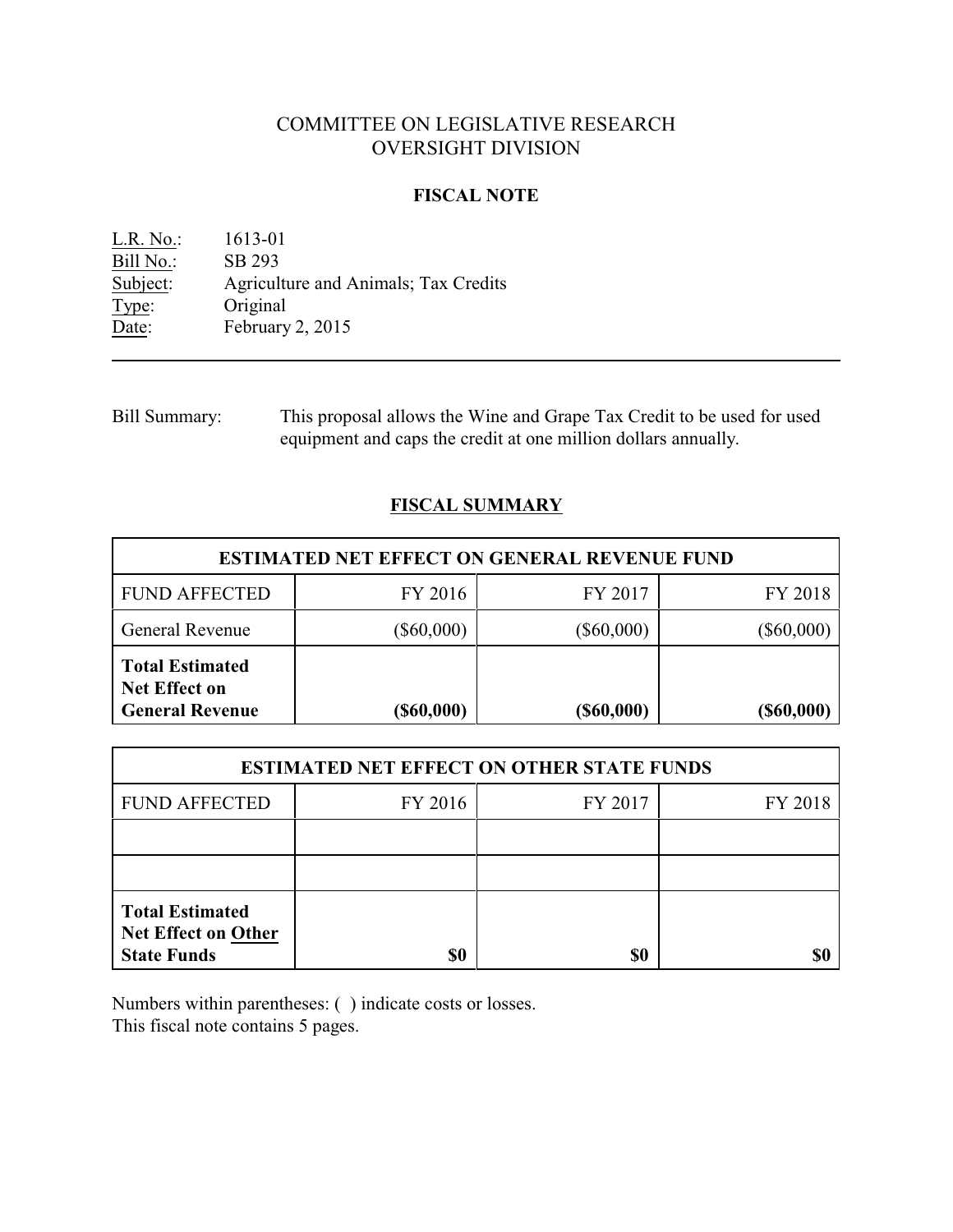L.R. No. 1613-01 Bill No. SB 293 Page 2 of 5 February 2, 2015

| <b>ESTIMATED NET EFFECT ON FEDERAL FUNDS</b>                               |         |         |         |  |
|----------------------------------------------------------------------------|---------|---------|---------|--|
| <b>FUND AFFECTED</b>                                                       | FY 2016 | FY 2017 | FY 2018 |  |
|                                                                            |         |         |         |  |
|                                                                            |         |         |         |  |
| <b>Total Estimated</b><br><b>Net Effect on All</b><br><b>Federal Funds</b> | \$0     | \$0     |         |  |

| <b>ESTIMATED NET EFFECT ON FULL TIME EQUIVALENT (FTE)</b>    |         |         |         |  |
|--------------------------------------------------------------|---------|---------|---------|--|
| <b>FUND AFFECTED</b>                                         | FY 2016 | FY 2017 | FY 2018 |  |
|                                                              |         |         |         |  |
|                                                              |         |         |         |  |
| <b>Total Estimated</b><br><b>Net Effect on</b><br><b>FTE</b> |         |         |         |  |

 $\Box$  Estimated Net Effect (expenditures or reduced revenues) expected to exceed \$100,000 in any of the three fiscal years after implementation of the act.

| <b>ESTIMATED NET EFFECT ON LOCAL FUNDS</b> |         |         |         |  |
|--------------------------------------------|---------|---------|---------|--|
| FUND AFFECTED                              | FY 2016 | FY 2017 | FY 2018 |  |
| Local Government                           | \$0     | \$0     | \$0     |  |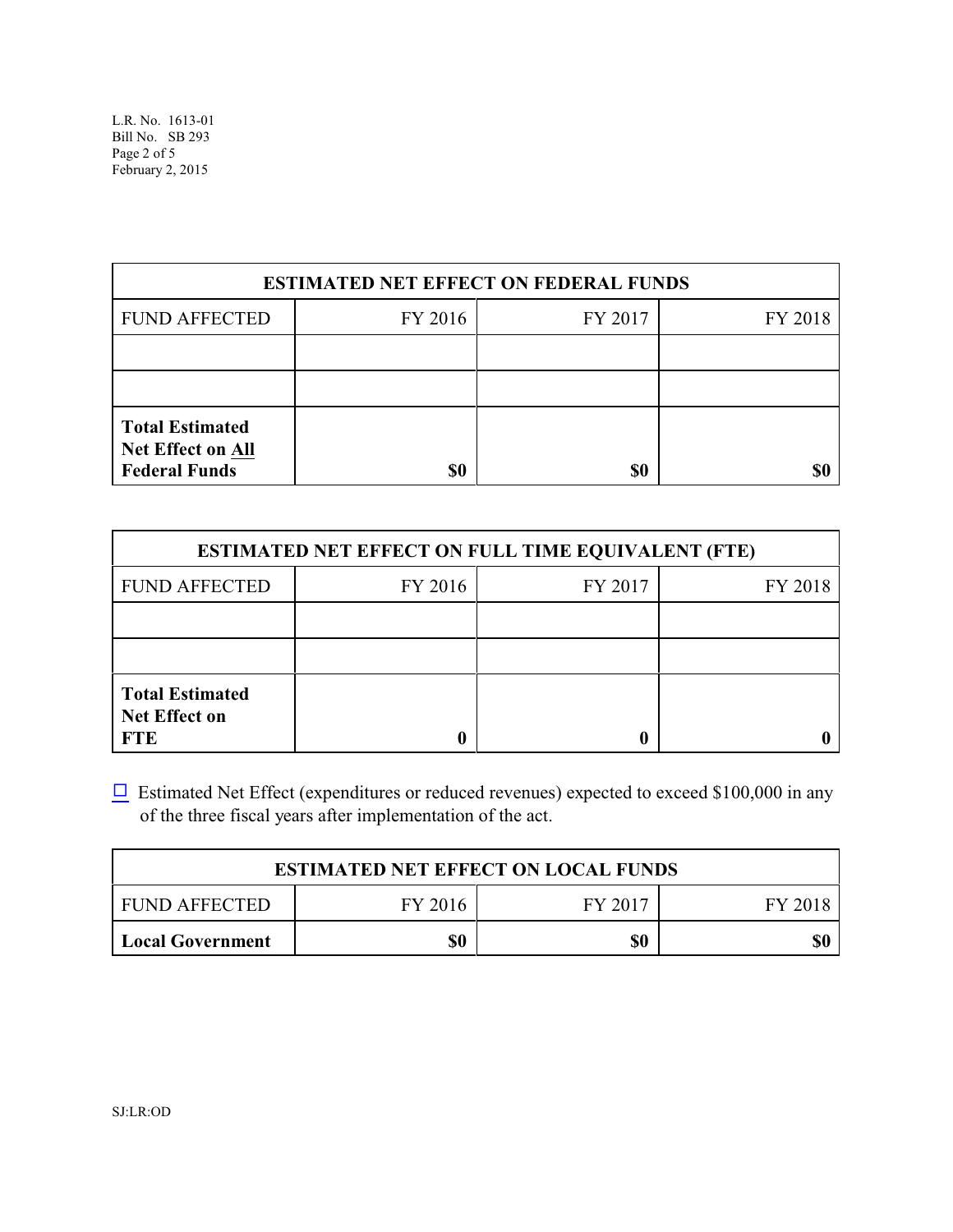L.R. No. 1613-01 Bill No. SB 293 Page 3 of 5 February 2, 2015

## **FISCAL ANALYSIS**

#### ASSUMPTION

In response to similar legislation from this year (SB 293), officials at the **Department of Economic Development** assume §135.700 modifies the wine and grape tax credit to include the purchase of used equipment as an eligible expense for the tax credit. The tax credit is in the amount of 25% the purchase price for all new and used equipment purchased for the purpose of growing or the production of wine in the state. §135.700 (2) places a \$1,000,000 cap on the program.

DED assumes the Business and Community Services Division will continue to administer the program.

DED assumes a negative impact ranging from \$0-\$1,000,000.

Officials at the **Office of Administration's Division of Budget and Planning** (**BAP**) assume the Wine and Grape tax credits could be authorized for used equipment and materials under this proposal. A \$1,000,000 cap is also placed on the tax credit program in this proposal. Since FY 2012, the average annual issuance of Wine and Grape tax credits has been \$53,782, and the average redemption has been \$34,499. This proposal may increase authorizations and redemptions under this program beyond the current averages up to \$965,000, if additional grape growers and wine producers apply.

These tax credits may offset Tax Year 2015 liabilities; therefore, General and Total State Revenues may be reduced as early as FY 2016.

Officials at the **Department of Revenue** assume no fiscal impact from this proposal.

**Oversight** notes according to the Tax Credit Analysis submitted by the Department of Economic Development regarding this program, the Wine and Grape tax credit program had the following activity;

|                            | 2012<br>гv     | 2013<br>FV | 12014<br>FV     |
|----------------------------|----------------|------------|-----------------|
| Certificates Issued $(\#)$ | $\overline{4}$ |            |                 |
| Amount Issued              | \$104,522      | \$22,746   | \$34,078        |
| <b>Amount Redeemed</b>     | \$61,598       | \$15,301   | . 597<br>\$26,5 |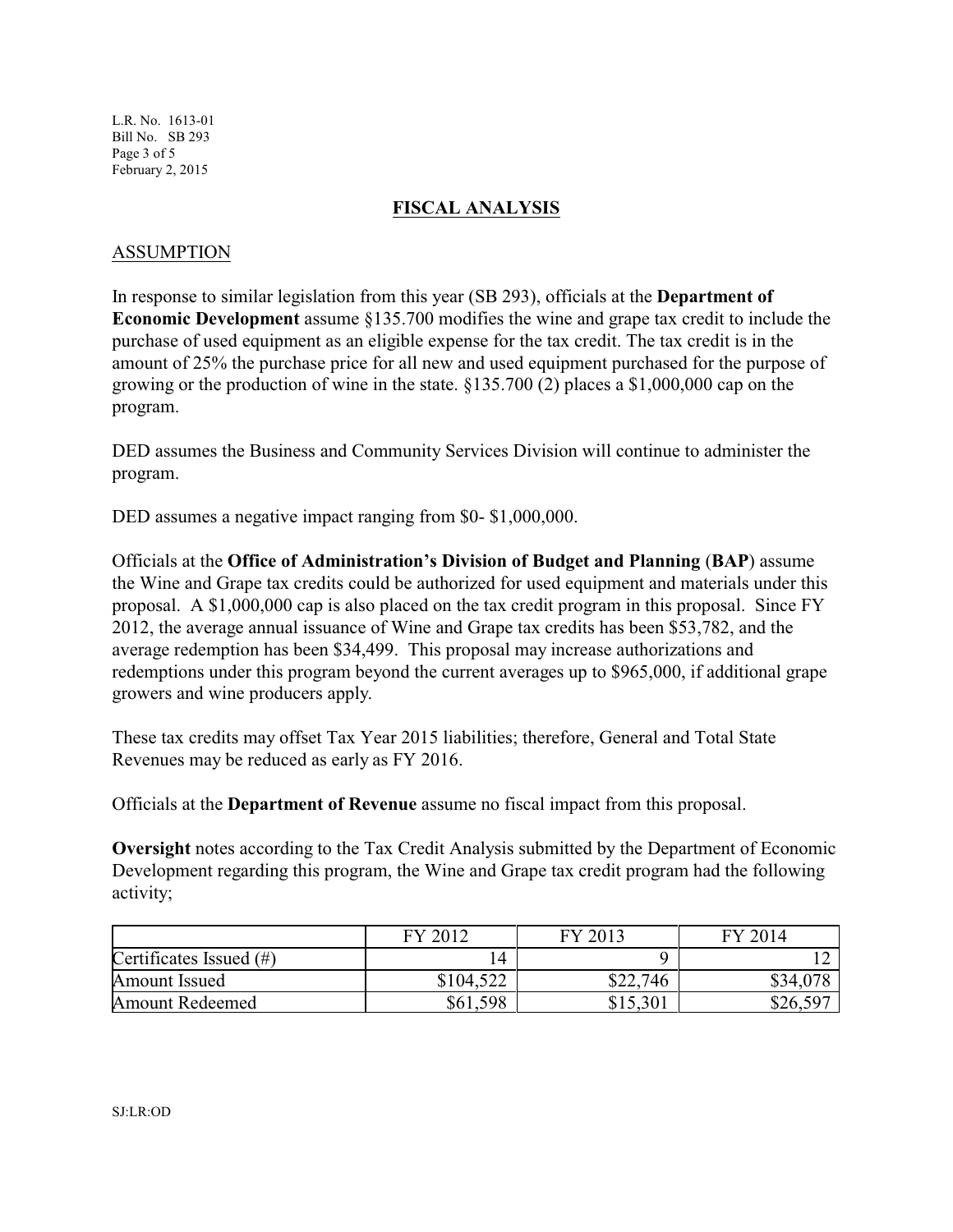L.R. No. 1613-01 Bill No. SB 293 Page 4 of 5 February 2, 2015

#### ASSUMPTION (continued)

**Oversight** assumes this proposal places an annual cap of \$1,000,000 on this tax credit. Previously this credit did not have a cap. Oversight assumes placing this new cap would not have a fiscal impact.

**Oversight** notes that this proposal expands the use of the credit to include the purchase of used equipment. Currently, this credit has a five year issue average of \$62,089. For fiscal note purposes, Oversight will assume that the purchase of the used equipment will double the number of credits currently claimed. Oversight will show the loss of revenue to the state as \$60,000 (rounded down) of additional credits claimed annually.

| FISCAL IMPACT - State Government                                                                          | FY 2016<br>$(10 \text{ Mo.})$ | FY 2017       | FY 2018       |
|-----------------------------------------------------------------------------------------------------------|-------------------------------|---------------|---------------|
| <b>GENERAL REVENUE</b>                                                                                    |                               |               |               |
| Revenue Reduction - due to used<br>equipment purchases being allowed for<br>the wine and grape tax credit | $(\$60,000)$                  | $(\$60,000)$  | $(\$60,000)$  |
| <b>ESTIMATED NET EFFECT ON</b><br><b>GENERAL REVENUE</b>                                                  | $($ \$60,000)                 | $($ \$60,000) | $($ \$60,000) |
| FISCAL IMPACT - Local Government                                                                          | FY 2016<br>$(10 \text{ Mo.})$ | FY 2017       | FY 2018       |
|                                                                                                           | <u>\$0</u>                    | <u>\$0</u>    | <u>so</u>     |

#### FISCAL IMPACT - Small Business

Small businesses that produce wine or grow grapes may be impacted by the changes.

## FISCAL DESCRIPTION

This bill allows the tax credit for wine production to also be used for the purchase of used equipment as well as for new equipment. For the taxable years beginning on or after August 28, 2015, the bill specifies that the total amount of tax credits allowed for wine production cannot exceed \$1,000,000 annually.

SJ:LR:OD